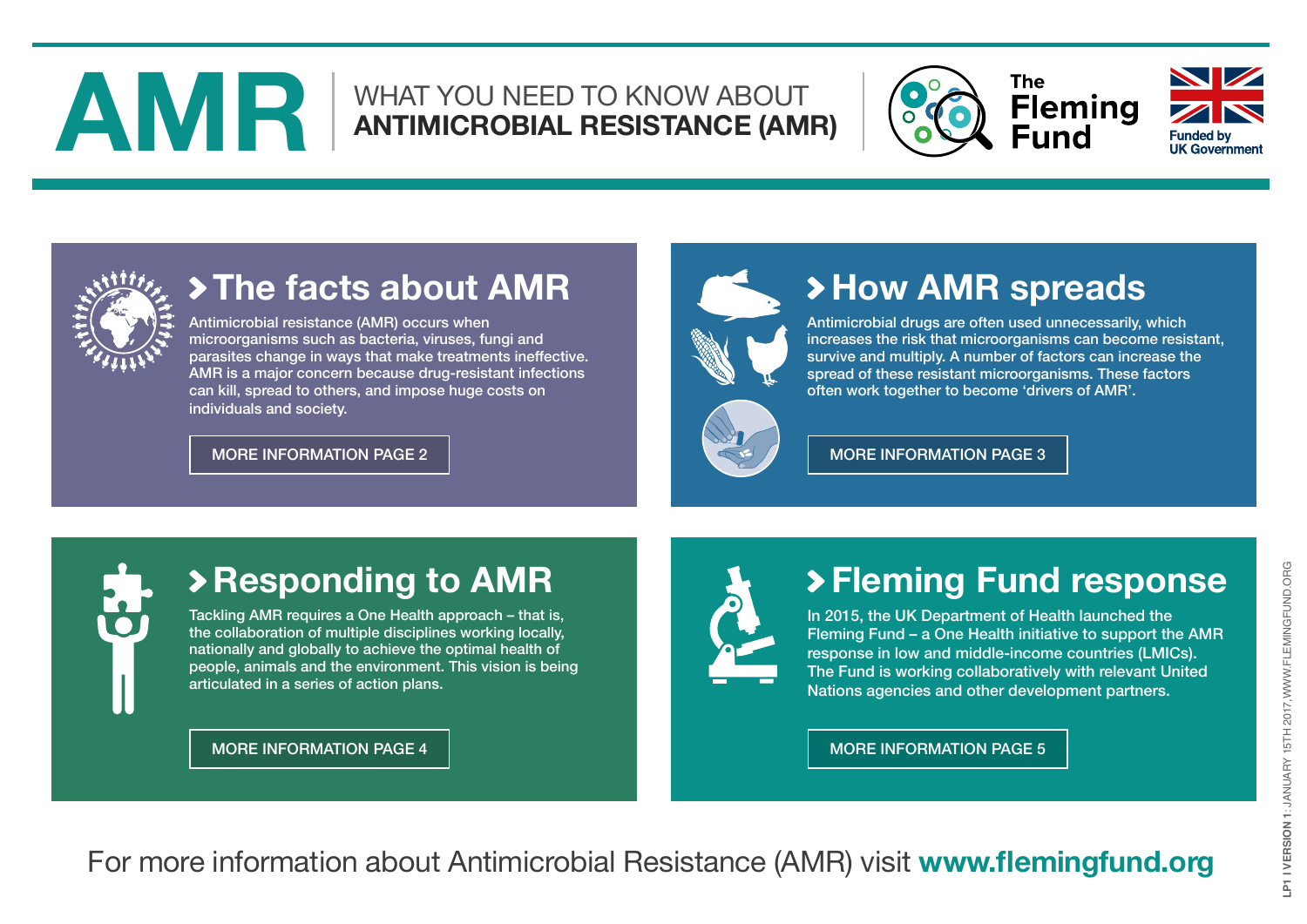## <span id="page-1-0"></span> **The facts about AMR**

Antimicrobial resistance (AMR) occurs when microorganisms such as bacteria, viruses, fungi and parasites change in ways that make treatments ineffective. AMR is a major concern because drug-resistant infections can kill, spread to others, and impose huge costs on individuals and society.

For more information about AMR visit **www.flemingfund.org**

## **700 THOUSAND PEOPLE**



#### **Why AMR is a threat**

Almost 700,000 people worldwide die annually from drug-resistant infections. Without effective antimicrobial treatments, infections that have been treatable for decades could, once again, cause widespread death and suffering.

#### **CLICK RESOURCES CLICK RESOURCES**

- [O'Neill report: Final report and](https://amr-review.org/sites/default/files/160525_Final%20paper_with%20cover.pdf) [recommendations](https://amr-review.org/sites/default/files/160525_Final%20paper_with%20cover.pdf)
- [WHO: Factsheet on antimicrobial](http://www.who.int/mediacentre/factsheets/fs194/en/) [resistance](http://www.who.int/mediacentre/factsheets/fs194/en/)



#### **The economic costs**

It is estimated that the economic cost of AMR through lost global production will be US\$100 trillion between now and 2050. Direct and indirect impacts will disproportionately affect low and middle-income countries.

[World Bank discussion paper on](http://pubdocs.worldbank.org/en/689381474641399486/1701381-AMR-Lab-Report-Web.pdf) [drug-resistant infections](http://pubdocs.worldbank.org/en/689381474641399486/1701381-AMR-Lab-Report-Web.pdf)

[O'Neill report: Final report and](https://amr-review.org/sites/default/files/160525_Final%20paper_with%20cover.pdf)

[recommendations](https://amr-review.org/sites/default/files/160525_Final%20paper_with%20cover.pdf)

 $\sum_{i=1}^{n}$ 



#### **The global impact**

The global impact of AMR could be 10 million deaths annually by 2050. The World Health Organization warns that AMR is happening now and 'has the potential to affect anyone, of any age, in any country'.

#### **CLICK RESOURCES**

[WHO global report on AMR](http://apps.who.int/iris/bitstream/10665/112642/1/9789241564748_eng.pdf?ua=1) [surveillance](http://apps.who.int/iris/bitstream/10665/112642/1/9789241564748_eng.pdf?ua=1)

## P1 I VERSION 1: JANUARY 15TH 2017, WWW.FLEMINGFUND.ORG **LP1 I VERSION 1**: JANUARY 15TH 2017,WWW.FLEMINGFUND.ORG

**[HOME](#page-0-0)**

**10 POINT PLAN**

### **The O'Neill report**

The 2016 O'Neill report described a definitive 10-point plan for tackling the global challenge of AMR. This evidence-based plan outlined the action needed on surveillance, rapid diagnostics, drugs and vaccines, and a Global Innovation Fund.

#### **CLICK RESOURCES**

[O'Neill report: Final report and](https://amr-review.org/sites/default/files/160525_Final%20paper_with%20cover.pdf) [recommendations](https://amr-review.org/sites/default/files/160525_Final%20paper_with%20cover.pdf)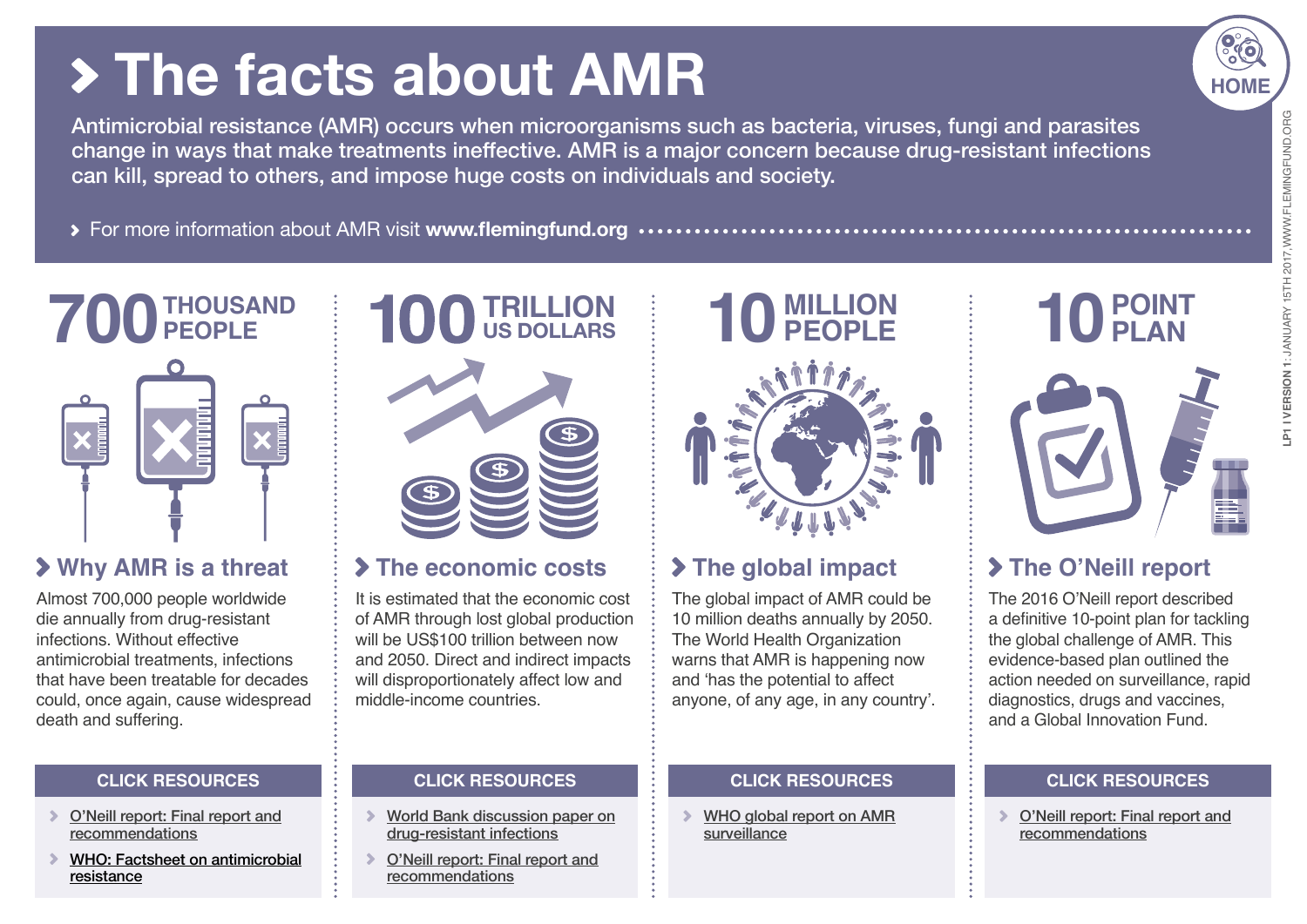## <span id="page-2-0"></span>**How AMR spreads**

Antimicrobial drugs are often used unnecessarily, which increases the risk that microorganisms can become resistant, survive and multiply. A number of factors can increase the spread of these resistant microorganisms. These factors often work together to become 'drivers of AMR'.

For more information about AMR visit **www.flemingfund.org**



#### **Human drivers**

Humans contribute to the spread of AMR through inappropriate and unregulated use of antimicrobial drugs, along with poor infection prevention and control. Increased global travel and trade also contributes to the spread of AMR.

[WHO: Factsheet on antimicrobial](http://www.who.int/mediacentre/factsheets/fs194/en/) [resistance](http://www.who.int/mediacentre/factsheets/fs194/en/)



#### **Animal drivers**

Antimicrobial drugs are used in animal husbandry and veterinary medicine for disease prevention and treatment, and growth promotion. Resistant microorganisms spread through the food chain, direct contact, poor hygiene measures and unregulated slaughter practices.

**DIE Strategy on Antimicrobial [Resistance](http://www.oie.int/fileadmin/Home/eng/Media_Center/docs/pdf/PortailAMR/EN_OIE-AMRstrategy.pdf)** 



#### **Crop production**

Antimicrobials, such as antifungals, are used to increase the productivity of crops, including vegetables, fruit and cut-flowers. Drug-resistant microorganisms can spread through the food chain and through poorly controlled farming, processing and distribution practices.

#### **CLICK RESOURCES CLICK RESOURCES CLICK RESOURCES CLICK RESOURCES**

- [FAO: AMR in food and agriculture](http://www.fao.org/3/a-i7138e.pdf)
- **[FAO: Action Plan on AMR](http://www.fao.org/3/a-i5996e.pdf)** [2016-2020](http://www.fao.org/3/a-i5996e.pdf)



#### **Environmental drivers**

Water systems can spread resistant microorganisms and their genes. Poorly controlled farming and aquaculture activities, as well as poor sewage and waste management practices, can lead to the spread of AMR.

[FAO: Drivers, dynamics and](http://www.fao.org/3/a-i6209e.pdf) [epidemiology of AMR](http://www.fao.org/3/a-i6209e.pdf)

# **[HOME](#page-0-0)** P1 I VERSION 1: JANUARY 15TH 2017, WWW. FLEMINGFUND. ORG

**LP1 I VERSION 1**: JANUARY 15TH 2017,WWW.FLEMINGFUND.ORG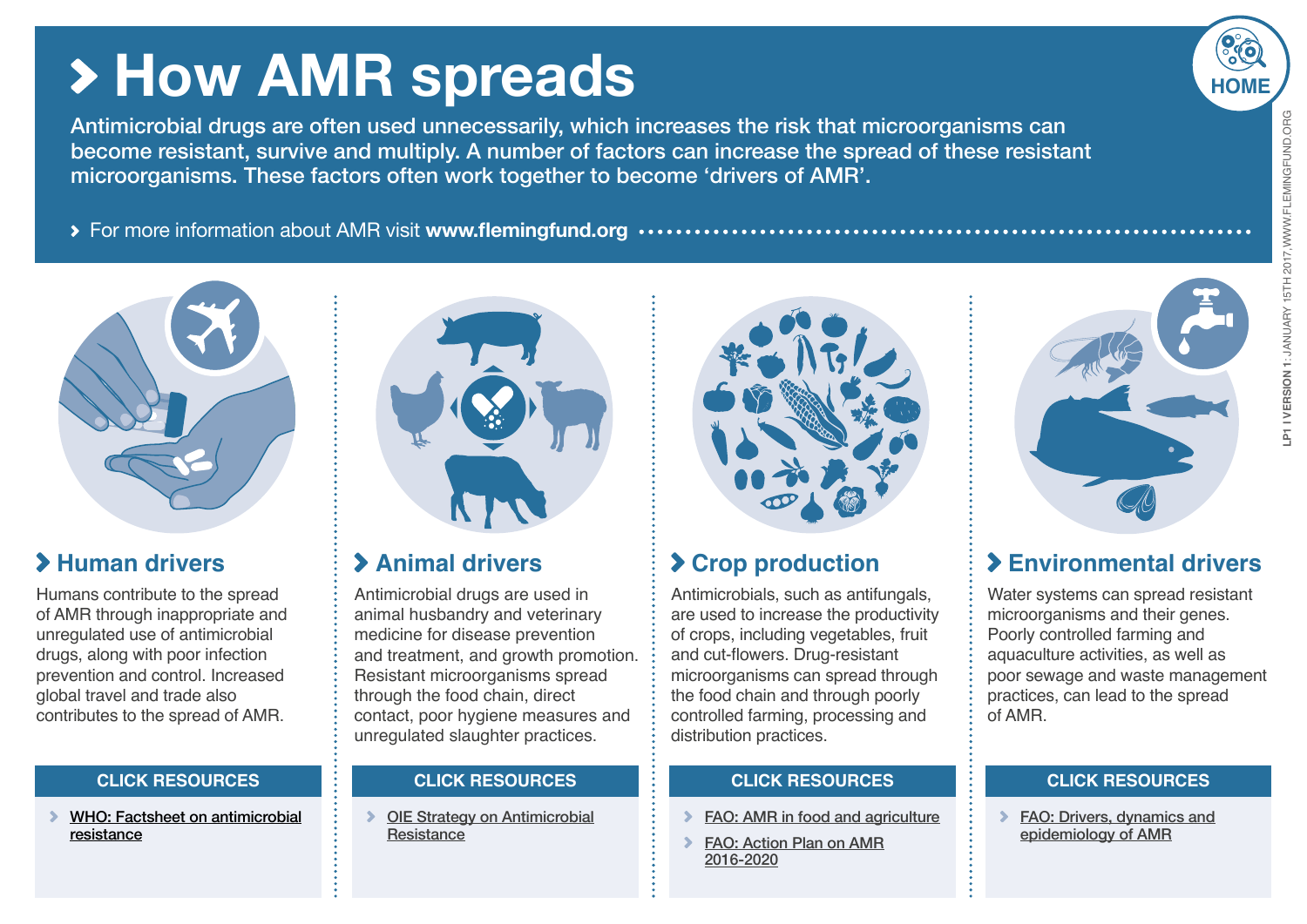## <span id="page-3-0"></span>**Responding to AMR**

Tackling AMR requires a One Health approach – that is, the collaboration of multiple disciplines working locally, nationally and globally to achieve the optimal health of people, animals and the environment. This vision is being articulated in a series of action plans.

For more information about AMR visit **www.flemingfund.org**



#### **Global Response**

In 2015, the World Health Assembly endorsed The Global Action Plan on antimicrobial resistance. AMR surveillance is a cornerstone of the plan and is supported by the Global Antimicrobial Resistance Surveillance System (GLASS).

- [WHO: Global Action Plan](http://apps.who.int/iris/bitstream/10665/193736/1/9789241509763_eng.pdf?ua=1)
- [WHO: GLASS](http://www.who.int/antimicrobial-resistance/publications/surveillance-system-manual/en/)



#### **Tripartite Collaboration**

The Food and Agriculture Organization, the World Organisation for Animal Health and the World Health Organization have formed a Tripartite Collaboration on AMR. This collaboration is providing leadership for global action on AMR within a One Health framework

[Joint WHO/FAO/OIE](http://www.who.int/foodsafety/areas_work/antimicrobial-resistance/amr_tripartite_flyer.pdf?ua=1) [Flyer on AMR](http://www.who.int/foodsafety/areas_work/antimicrobial-resistance/amr_tripartite_flyer.pdf?ua=1)



#### **National Action Plans**

Countries are urged to develop national AMR action plans linked to the five strategic objectives in the Global Action Plan. These cover: improved awareness; surveillance; infection prevention; optimal use of antimicrobials; and sustainable investments in the AMR response.

#### **CLICK RESOURCES CLICK RESOURCES CLICK RESOURCES CLICK RESOURCES**

[FAO/OIE/WHO manual on](http://apps.who.int/iris/bitstream/10665/204470/1/9789241549530_eng.pdf?ua=1) [developing AMR national](http://apps.who.int/iris/bitstream/10665/204470/1/9789241549530_eng.pdf?ua=1) [action plans](http://apps.who.int/iris/bitstream/10665/204470/1/9789241549530_eng.pdf?ua=1)



#### **One Health Action**

Implementation of Global and National Action Plans requires a One Health approach, working across human, animal and environmental health for evidencebased responses.

[OIE infographic – role of](http://www.oie.int/fileadmin/Home/eng/Media_Center/docs/pdf/PortailAMR/EN_OIE-AMRStrategy_infographie.pdf)  [awareness raising, capacity](http://www.oie.int/fileadmin/Home/eng/Media_Center/docs/pdf/PortailAMR/EN_OIE-AMRStrategy_infographie.pdf)  [building, good governance,](http://www.oie.int/fileadmin/Home/eng/Media_Center/docs/pdf/PortailAMR/EN_OIE-AMRStrategy_infographie.pdf)  [standards](http://www.oie.int/fileadmin/Home/eng/Media_Center/docs/pdf/PortailAMR/EN_OIE-AMRStrategy_infographie.pdf) 

**[HOME](#page-0-0)**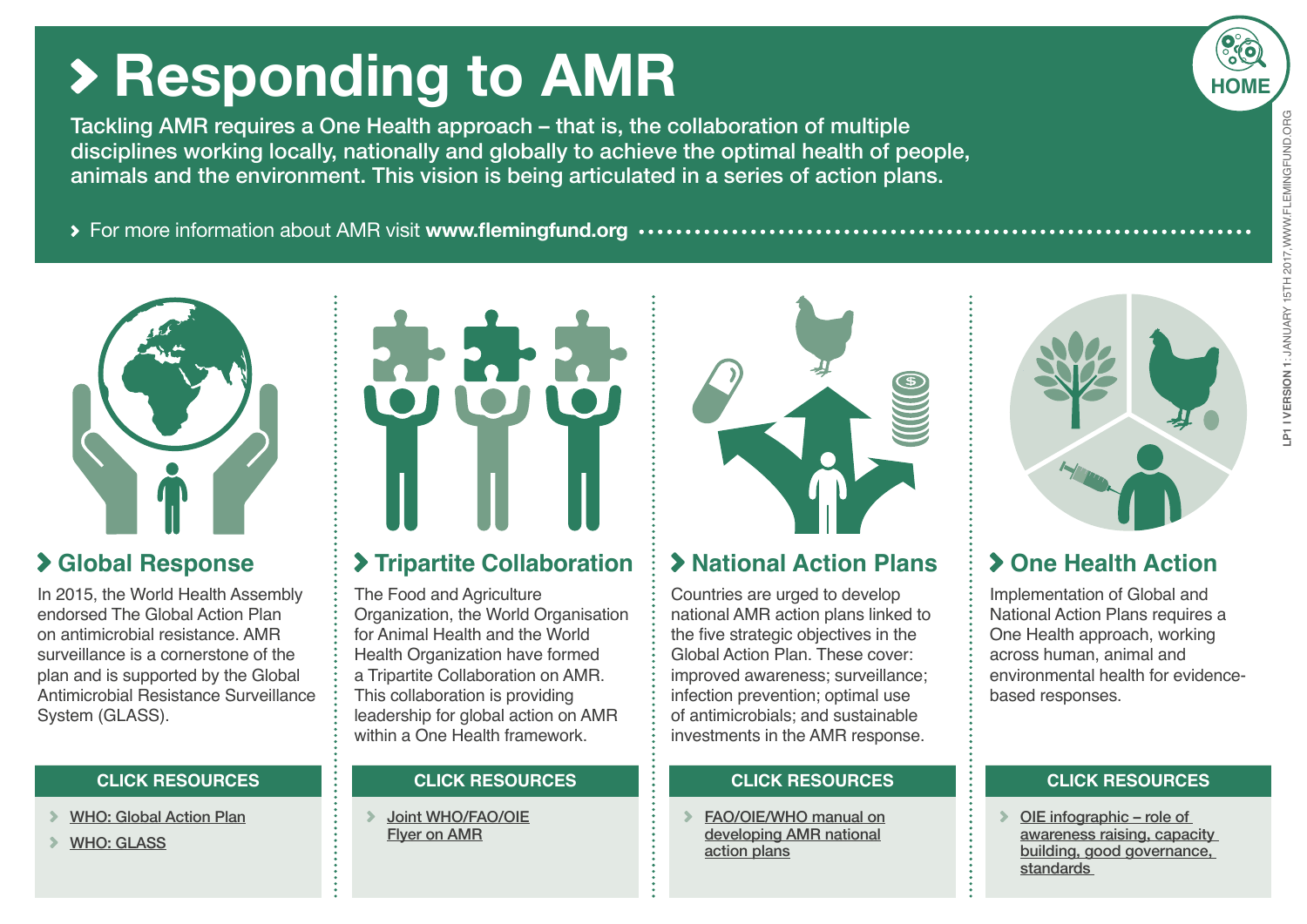## <span id="page-4-0"></span>**The Fleming Fund response**

In 2015, the UK Department of Health launched the Fleming Fund – a One Health initiative to support low and middle-income countries (LMICs) in addressing AMR. The Fund is working collaboratively with relevant United Nations agencies and other development partners.

For more information about AMR visit **www.flemingfund.org**



#### **The Fleming Fund**

Using a One Health approach, the Fleming Fund aims to improve laboratory capacity and strengthen AMR surveillance and data use in LMICs. Expected outcomes include: improved AMR knowledge; early detection of threats; and optimised use of antimicrobial drugs.

 $\triangleright$  For more information go to: **www.flemingfund.org/ grantsprogramme**



#### **Fleming Fund Grants**

The Fleming Fund Grants Programme is a central pillar of the Fleming Fund. It provides Country Grants, Regional Grants and Fellowship awards to advance Fleming Fund objectives. Mott MacDonald is the Management Agent for the Grants Programme.

**For more information go to: www.flemingfund.org/ grantsprogramme**



#### **Investment Areas**

The five investment areas for Fleming Fund grants and awards are: strengthening laboratory infrastructure; capacity building; strengthening surveillance systems; improving AMR data use; and promoting rational use of antimicrobial medicines.

#### **CLICK RESOURCES CLICK RESOURCES CLICK RESOURCES CLICK RESOURCES**

**For more information go to: www.flemingfund.org/ grantsprogramme**



#### **Scope and Principles**

Fleming Fund support covers 24 eligible UK Official Development Assistance (ODA) countries in Sub-Saharan Africa, and South and South East Asia through Country and Regional Grants. Grants will follow the Fleming Fund principles of One Health, country ownership, alignment and sustainability.

For more information go to: **www.flemingfund.org/ grantsprogramme**

**[HOME](#page-0-0)**LP1 I VERSION 1: JANUARY 15TH 2017, WWW. FLEMINGFUND. ORG **LP1 I VERSION 1**: JANUARY 15TH 2017,WWW.FLEMINGFUND.ORG